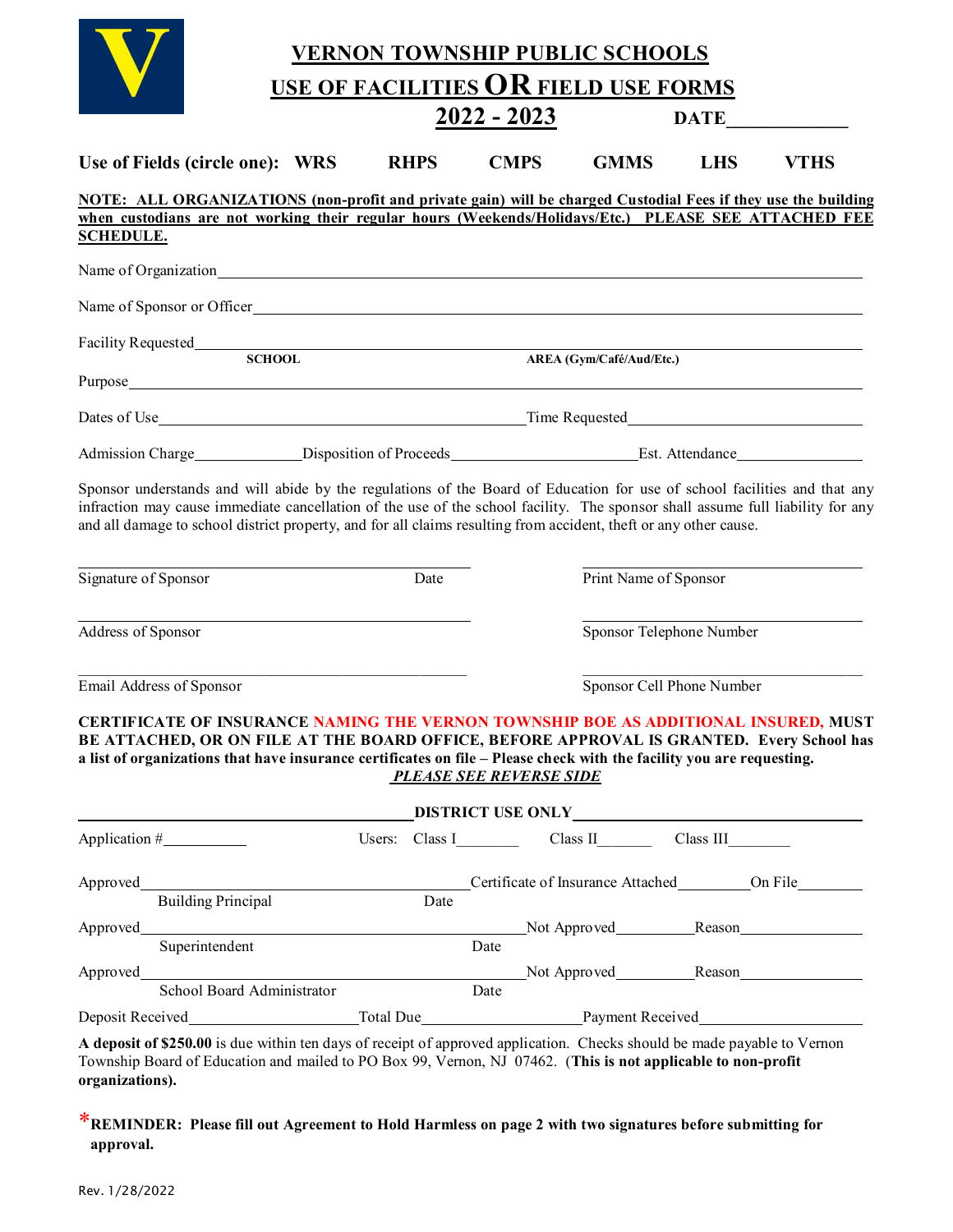Please note the following conditions regarding your request to use Vernon Township Public School Facilities.

- 1. Food and drink **ONLY** permitted in school cafeteria. **NO EXCEPTIONS.**
- 2. Appropriate number of adults must be provided to supervise participants in the event at all times.
- 3. Requests to use special equipment and/or areas must be specifically stated at the bottom of this form.
- 4. **High School Auditorium use:** All such permitted uses require the presence of at least one sound and light technician from Vernon Township High School. Arrangements for payment of these technicians will be made directly between the sponsor organization representative and the individual technician. Payment to the individual **MUST BE MADE IMMEDIATELY PRIOR TO THE EVENT,** *i.e.***, practice and/or performance.**
- 5. In the event of a conflict in scheduling, it is understood that school activities will have priority over all other applications.
- 6. Persons requesting use of any school facility should note that if approved, the use of building is for the specific date(s) requested for the event. If additional days, hours, etc., is required for set up, rehearsals, etc., these additional requirements must be made a part of the original request. Failure to indicate the need for additional time could jeopardize the original approval.

#### **AGREEMENT TO HOLD HARMLESS**

All users are required to maintain, in addition to any insurance required by law, Comprehensive Liability Insurance, in an amount not less than \$1,000,000 per occurrence. The Vernon Township Board of Education must be named as an additional insured on this policy. A certificate of insurance as described must be provided before the facility is used. Failure to enforce the required production of the certificate will not void users' obligation to provide the insurance as aforesaid. In addition, by making this application, user agrees, that should this application be granted, user will indemnify, hold harmless, and defend the District against any and all demands, claims, damages, fees, cost and liabilities of any kind (including but not limited to attorney's fees) to the fullest extent permitted by law. Solely at the discretion of the district, the insurance certificate may be waived and replaced in total with the hold harmless and indemnity agreement in in this paragraph.

Date Signature Signature

Date Signature

### \***TWO AUTHORIZED REPRESENTATIVES MUST SIGN FOR ALL ORGANIZATIONS**

Vernon Township Board of Education shall not be liable for the injury or death of a person due to the action or inaction of persons employed by, or under contract with, a youth sports team organization that operates on school grounds, if the youth sports team organizations provides the district, as applicable, with the following:

- 1) Proof of an insurance policy of an amount of not less than \$50,000 per person, per occurrence insuring the youth sports team organization against liability for any bodily injury suffered by a person;
- 2) A statement of compliance with the school district's policies for the management of concussions and other head injuries.

As used in this section, a "youth sports team organization" means one or more sports teams organized pursuant to a nonprofit or similar charter or which are member teams in a league organized by or affiliated with a school, county or municipal recreation department.

All users further acknowledge, understand and agree that:

- 1) The CDC and NJDOH have determined that the PANDEMIC ILLNESSES are highly contagious viruses, diseases and medical conditions.
- 2) Exposure to or infection from these PANDEMIC ILLNESSES may cause serious permanent bodily injury, including respiratory failure, cardiac arrest, and death in healthy persons of all ages.
- 3) These PANDEMIC ILLNESSES are new. The standards and recommendations on how to prevent and protect against the risk of exposure to infection and the spread of these PANDEMIC ILLNESSES continues to change as more data becomes available.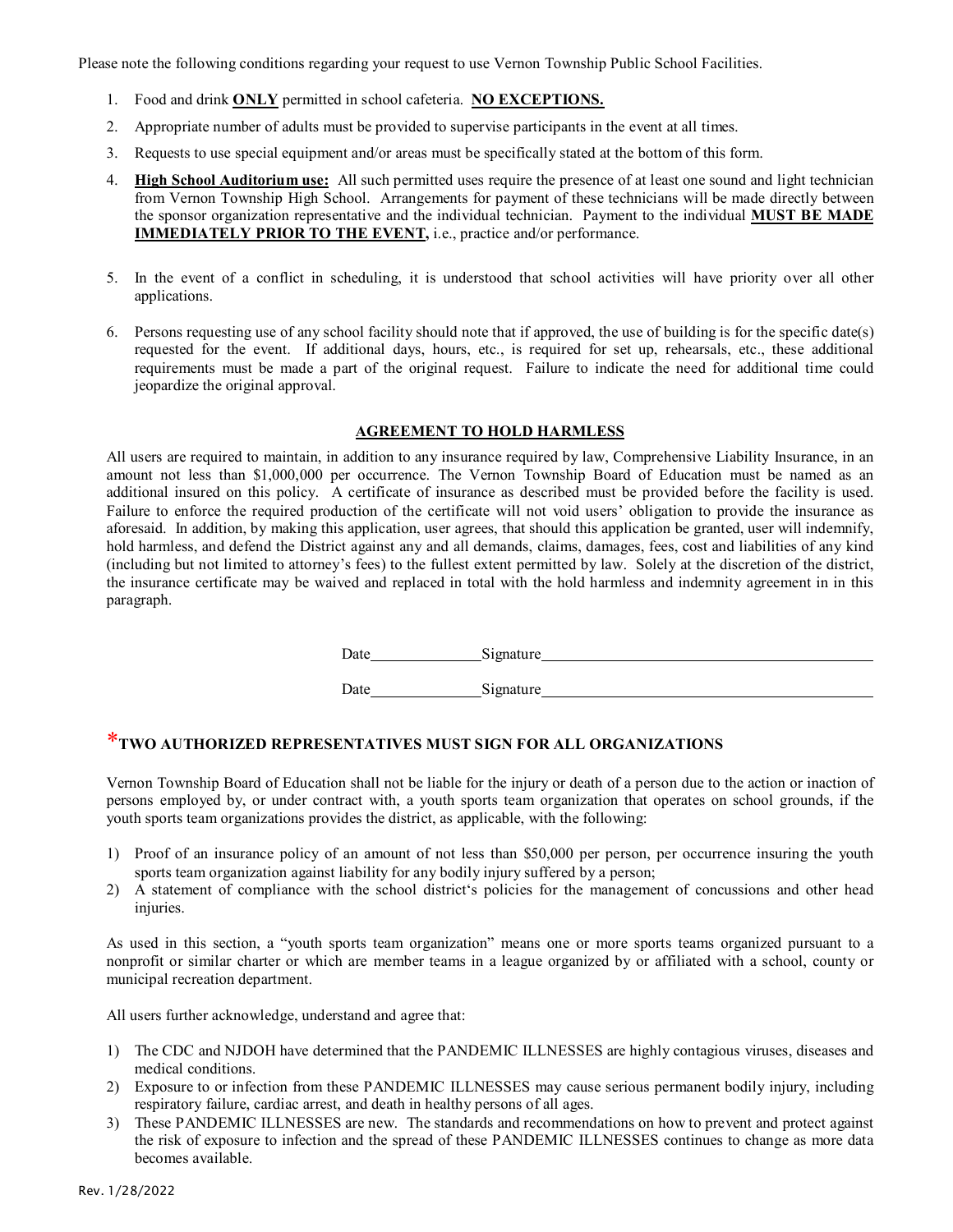- 4) These PANDEMIC ILLNESSES presently exist and remain prevalent throughout all areas of the State of New Jersey and continue to infect persons and spread throughout all counties and local communities, including the residents of the Vernon Township Board of Education.
- 5) These PANDEMIC ILLNESSES have a high probability of spreading to person(s) who are either in direct contact with, or in close proximity to (within about 6 feet or 2 meters) an infected person.
- 6) The CDC and NJDOH believe these PANDEMIC ILLNESSES are most likely to spread from person to person by droplets produced into the air when an infected person coughs, sneezes, talks or otherwise moves air out through their nose and mouth; and from touching/contacting surfaces on which droplets containing the virus exist.
- 7) There are vaccinations(s), immunization(s) available or soon to be available for these PANDEMIC ILLNESSES that may or may not prevent Pandemic Illness.
- 8) The CDC and the NJDOH maintain that the best way to prevent and protect against infection and/or spread of these PANDEMIC ILLNESSES is to self-quarantine and to avoid contact with other individuals, large gatherings and spending time in public places and buildings.
- 9) The Vernon Township Board of Education makes its facilities available to Township and non-Township owned or controlled organizations that offer to the public the option of participating in or attending a variety of indoor and outdoor physical, social and educational programs and activities, including competitive and non-competitive sports and sporting events, organized leagues, day camps, games and instructional/training programs and camps ("RECREATION PROGRAM(S)") which are essential to the social, physical, educational and character development and the mental and physical health of the public.
- 10) Attending or participating in any PROGRAM on or at a District property or facility poses an inherent risk of infection and a heightened risk of injury from and exposure to these PANDEMIC ILLNESSES regardless of the measures taken by the District: (i) to avoid close contact with other persons, including infected persons; (ii) to disinfect District facilities, equipment and public property; and (iii) to discover, contact trace, and quarantine infected persons and/or persons exhibiting signs and symptoms of infection of these PANDEMIC ILLNESSES.
- 11) Attending and/or participating in any PROGRAM at a District owned property or facility may also increase the risk of exposure to these PANDEMIC ILLNESSES and further the further spreading of these PANDEMIC ILLNESSES to other family members, PROGRAM PARTICIPANTS, and third persons.

By signing this WAIVER, I/WE do further acknowledge the contagious nature of these PANDEMIC ILLNESSES, and that an inherent and heightened risk of danger to infection and exposure to these PANDEMIC ILLNESSES exists for all PROGRAM PARTICIPANTS, persons and other participants attending any PROGRAM on or at District property or facilities at this time. I/WE acknowledge and agree to voluntarily assume all risks that I/WE, the PROGRAM PARTICIPANT(S), and our other family members(s) may be exposed to or infected by these PANDEMIC ILLNESSES by attending or participating in any PROGRAM at a District property or facility; and that such exposure or infection may result in personal injury, illness, permanent disability, and death. I/WE understand that the risk of becoming exposed to or infected by these PANDEMIC ILLNESSES at an event at a District property or facility may result from the actions, omissions or negligence of myself an others, including, but not limited to the District officials, officers, employees, and volunteers; and other participants/attendees of the PROGRAM and their families.

I/WE voluntarily agree to assume all of the foregoing risks, and do accept sole and complete responsibility for any and all injuries, damage(s) and other losses to the PARTICIPANT(s), my/our other dependent(s), the other members of my/our family, and/or to myself/ourselves for attending or participating including for all bodily injuries, disabilities, permanent disabilities, deaths, illnesses, damages, losses, claims, demands, liabilities, medical treatment and expenses, attorney's fees, costs of suit and/or expenses of any kind that is incurred in connection with attending or participating in any PROGRAM at a District property or facility.

I/WE UNDERSTAND AND AGREE THAT THIS WAIVER AND RELEASE INCLUDES ANY AND ALL CLAIMS BASED ON THE ACTIONS, OMISSIONS, OR NEGLIGENCE OF THE DISTRICT, GOVERNING BODY MEMBERS, OFFICERS, EMPLOYEES, AGENTS, VOLUNTEERS AND REPRESENTATIVE, REGARDLESS OF WHETHER INFECTION FROM THESE PANDEMIC ILLNESSES OCCUR BEFORE DURING OR AFTER PARTICIPATION AND/OR ATTENDANCE IN ANY RECREATION PROGRSM(S).

### \***Please sign off that you have read the above.**

Date Signature

Date Signature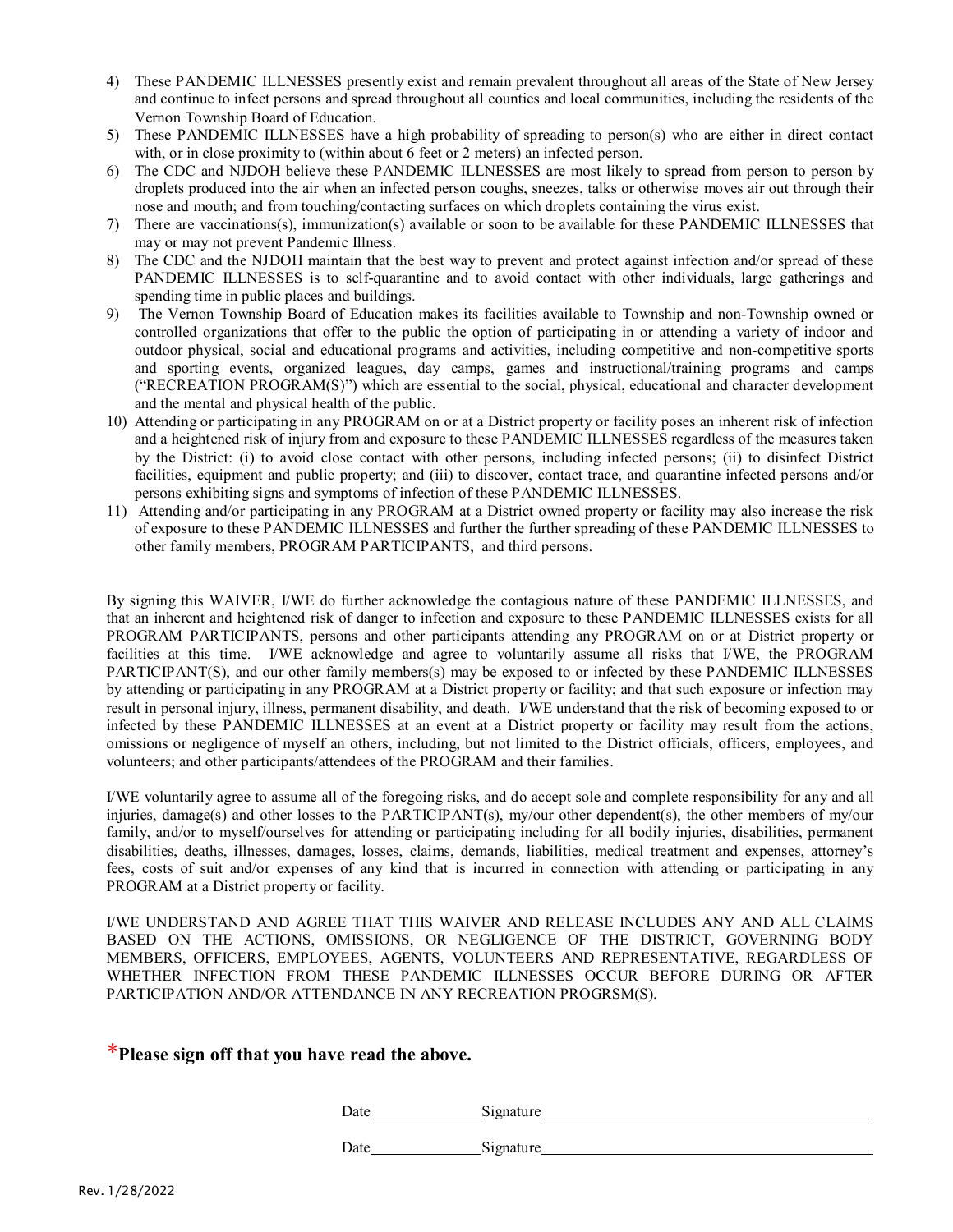## **GUIDELINES FOR USE OF VERNON TOWNSHIP SCHOOL DISTRICT BUILDINGS AND/OR FIELDS**

#### **PERMISSION TO USE ANY PORTION OF A BUILDING AND/OR ANY SCHOOL DISTRICT FIELD MUST BE OFFICIALLY GRANTED ON A "USE OF SCHOOL FACITITIES" FORM. SUCH PERMISSION CARRIES WITH IT THE FOLLOWING UNDERSTANDINGS:**

- 1. No alcoholic beverages are permitted on any school property at any time.
- 2. Use of open flames, including candles, is strictly prohibited.
- 3. Motorized vehicles such as all terrain vehicles, motorcycles, motor scooters, etc. are not permitted on any school property.
- 4. Persons responsible for requesting use of school facilities are responsible for adequate crowd supervision in order to prevent vandalism and injury according to the following schedule:

#### **IF OVER 150 PEOPLE IN ATTENDANCE: Sponsor must have present:**

- 2 Policemen (fee available from police)
- 1 Fireman (fee available from fireman)
- 2 Custodians (minimum)

#### **100 - 150 PEOPLE IN ATTENDANCE:** 1 Policeman (fee available from police)

- 
- 1 Fireman (fee available from fireman)
- 1 Custodian (minimum)

#### **PAYMENT MUST BE MADE DIRECTLY TO THE POLICEMEN AND FIREMAN PRIOR TO THE USE OF FACILITY. IF PAYMENT IS NOT RECEIVED BY THE POLICE/FIREMEN PRIOR TO THE EVENT THE BOE RESERVES THE RIGHT TO CANCEL.**

The Fire Marshall is Mr. Lou Tosto and he can be reached at 973-764-4055 ext. 2271, for the scheduling of Firemen. The Vernon Township Police Department may be contacted directly to schedule Specials at 973-764-6155**. Payment to Police and Firemen must be made prior to building/field use.**

- 5. Littering is Not Permitted at any time. All trash must be placed in the receptacles provided.
- 6. Compliance with the latest CDC Guidelines for Sports Activities under the current NJ Governor's Executive Orders **IS REQUIRED**.
- 7. Hours are "DAWN TO DUSK", no evening field use is permitted.

#### **SPECIAL REQUIREMENTS – SCHOOL DISTRICT FIELD USE**

- 1. No fields may be used when they are wet. The School District decision will prevail.
- 2. Any cancellation of school outdoor activities will mean all field use is cancelled.
- 3. Under no circumstance may any field be played on in rain, sleet, snow or if the ground is wet from a prior rain or other precipitation that occurred any time during the scheduled use day or if there is any standing water on the fields.
- 4. Each building principal is responsible for the care of fields and the principals in conjunction with the Athletic Director will make the decision as to whether or not fields are suitable for play.
- 5. Any cancellation of field use occurring on a school day will be announced at the end of the school day.

6. **ANY CANCELLATION OF USE OF FIELDS FOR A FRIDAY ACTIVITY AUTOMATICALLY CANCELS USE FOR THE FOLLOWING SATURDAY. IT IS THE RESPONSIBILITY OF THE SPONSOR OF THE OUTSIDE ORGANIZATION TO VERIFY WITH THE APPROPRIATE SCHOOL WHETHER OR NOT THE FIELDS ARE USABLE.**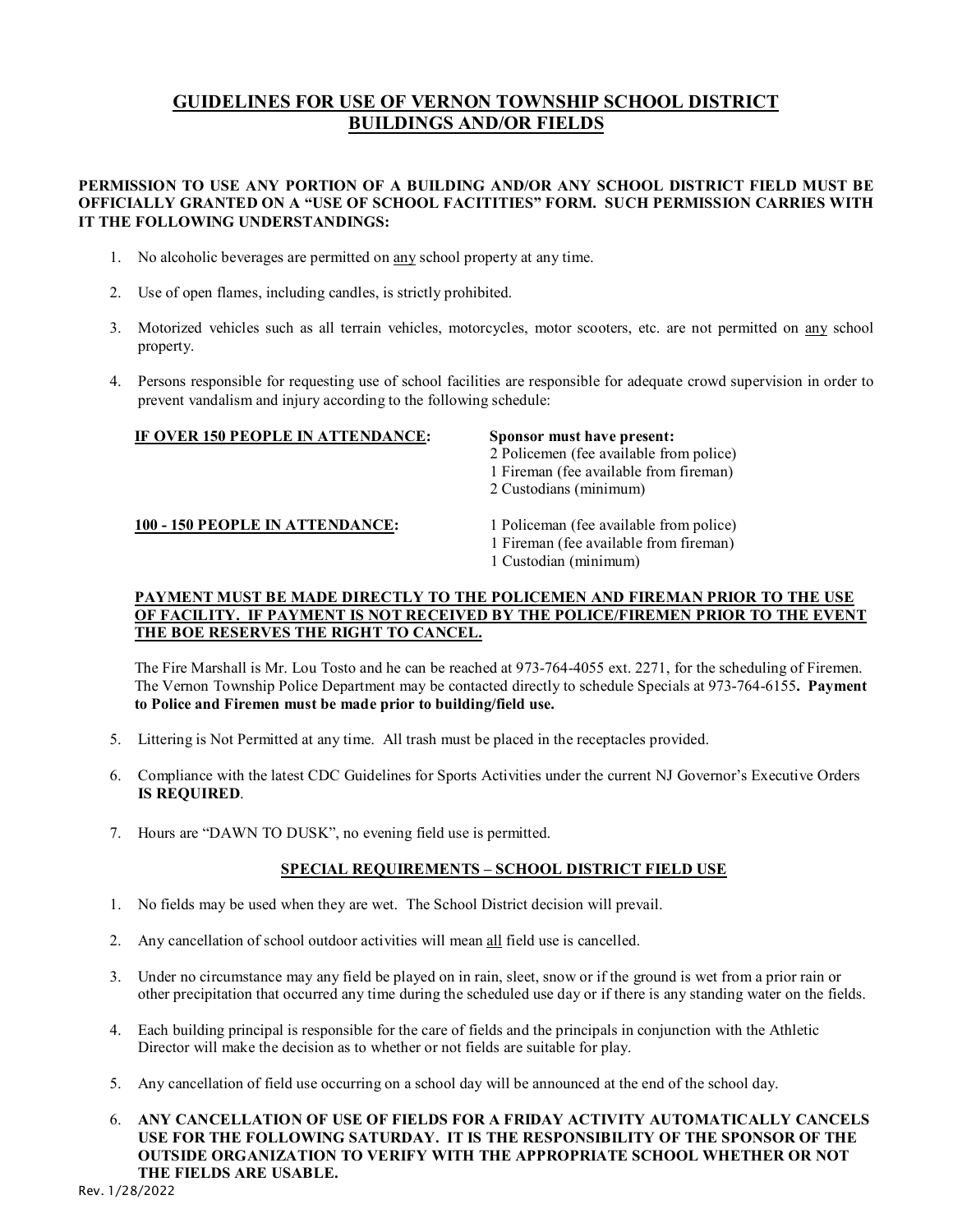- 7. In the event weather conditions develop during the day of the scheduled use, and the School District has not cancelled use, the requesting group MUST appoint a responsible person to immediately cancel scheduled use.
- 8. Conflicts in use may develop with scheduled or "make-up" games, especially at the high school; representatives of Vernon Recreation, Little League, etc., must confirm availability of fields, especially during the spring season, with the High School Athletic Director.
- 9. Pitching and batting practice is to be restricted to the clay areas of the field.
- 10. Warm-up (throwing and catching) prior to infield practice or game is limited to outfield area.
- 11. The grass portion of the infield must be preserved.
- 12. Receptacles for bases are to be left free of dirt. The Little League may want to consider using the "Hollywood" bases that insert in the receptacles already in place on the fields.
- 13. Fields are available only after the conclusion of all school district games and practices.